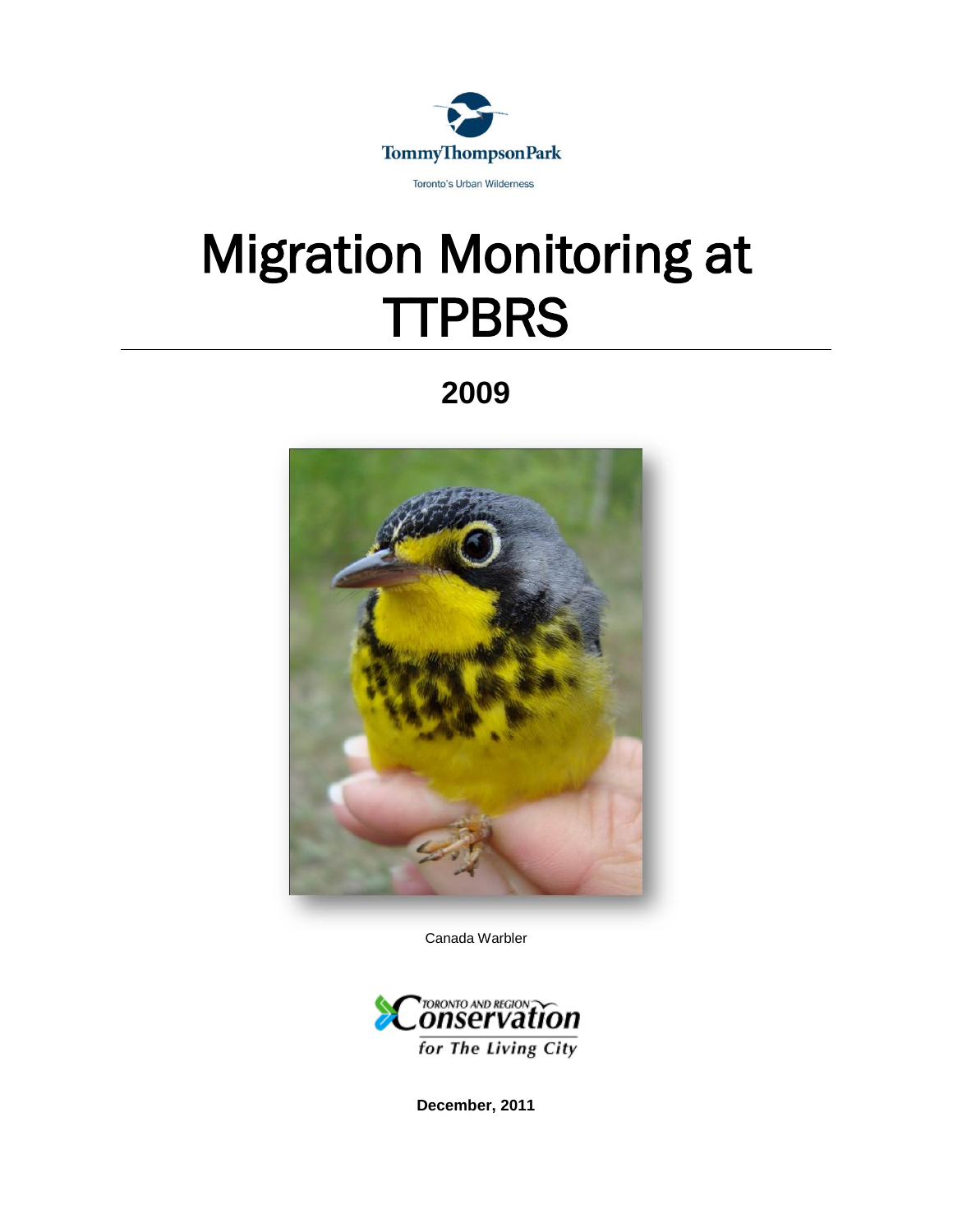# **Table of Contents**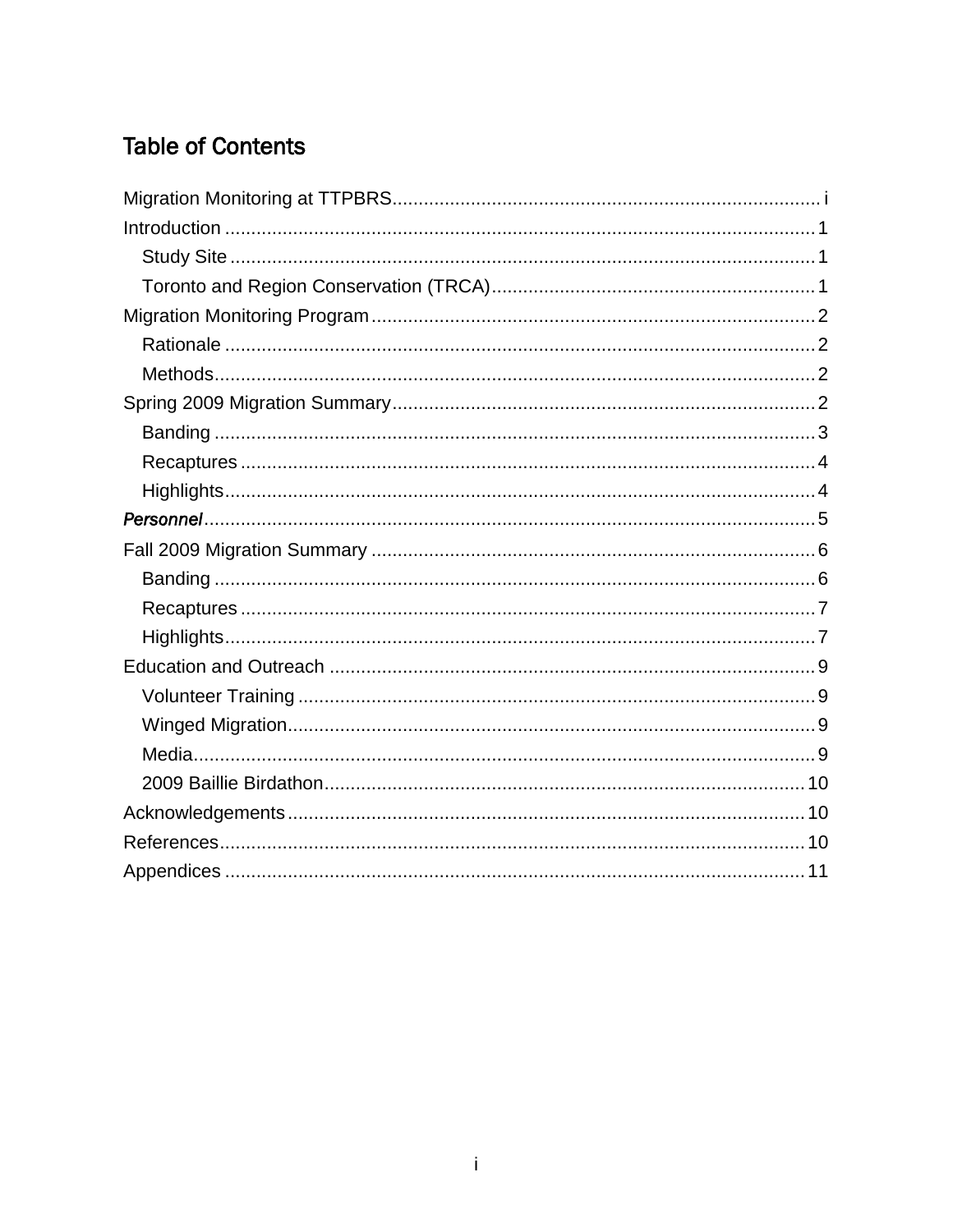# Table of Figures

# Appendices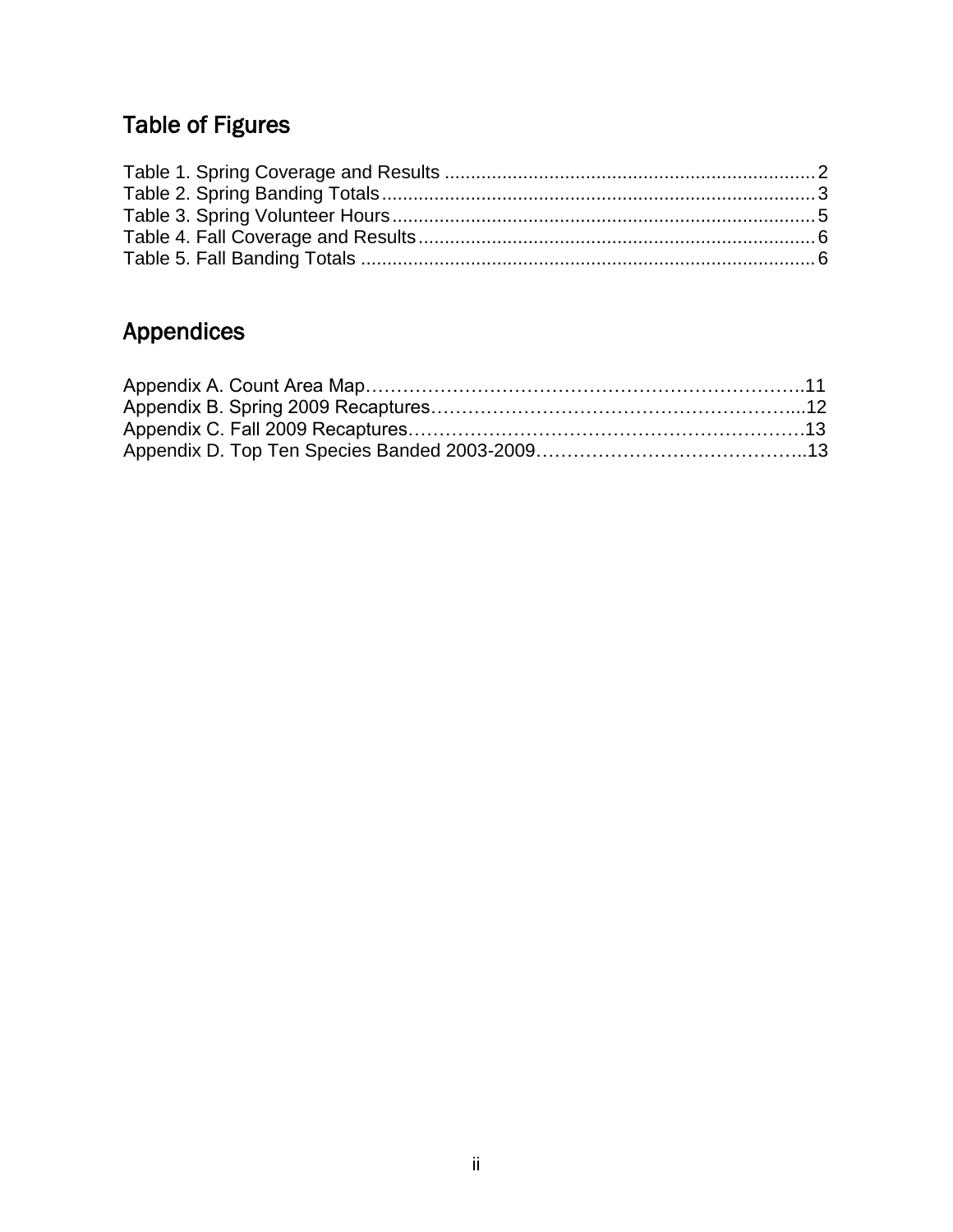## <span id="page-3-0"></span>Introduction

The Tommy Thompson Park Bird Research Station (TTPBRS) was established in April of 2003 and is run by the Toronto and Region Conservation Authority (TRCA). The primary objectives of TTPBRS are to aid conservation efforts at the local, national and international level through monitoring, research and education. The core focus of the TTPBRS is the Migration Monitoring Program. This report details results of the 2009 spring and fall seasons at TTPBRS.

#### <span id="page-3-1"></span>*Study Site*

Tommy Thompson Park (TTP) is located on the Leslie Street Spit, a man-made peninsula on Toronto's waterfront which extends 5 km into Lake Ontario. The spit was developed in the 1950's by the Toronto Port Authority for the purpose of expanding port facilities in anticipation of increased shipping activities in the Great Lakes. Since then a combination of lakefilling and dredging activities created the current configuration of the park. TTP now has a land base of approximately 160 hectares and a water surface area of 100 hectares, composed of the western embayments and the inner disposal cells.

Through natural succession and habitat restoration most of TTP has been colonized by a variety of plant and animal communities. The geographic situation of the park and its natural features make it very suitable for large numbers of breeding and migrating birds. Overall, the park represents the largest area of existing natural habitat on the Toronto waterfront. Tommy Thompson Park is classified as an Environmentally Significant Area and was designated as an Important Bird Area (IBA) by Birdlife International in 2000.

The site selected for Migration Monitoring is located on peninsula D, which is one of several peninsulas that branch off the main spine of the spit. The peninsula is bordered by the Toronto harbour on the north side and an inner bay on the south side. The habitat is composed of early succession cottonwood, willow, dogwood and birch forest. Beach and meadow features are also present in the study area. Please refer to Appendix A for a detailed map of the study area.

## <span id="page-3-2"></span>*Toronto and Region Conservation (TRCA)*

Toronto and Region Conservation (TRCA) was formed in 1957 for the management and conservation of natural resources in the Greater Toronto Area (GTA). Since its formation TRCA has prepared and delivered programs for the management of the renewable natural resources within its watersheds.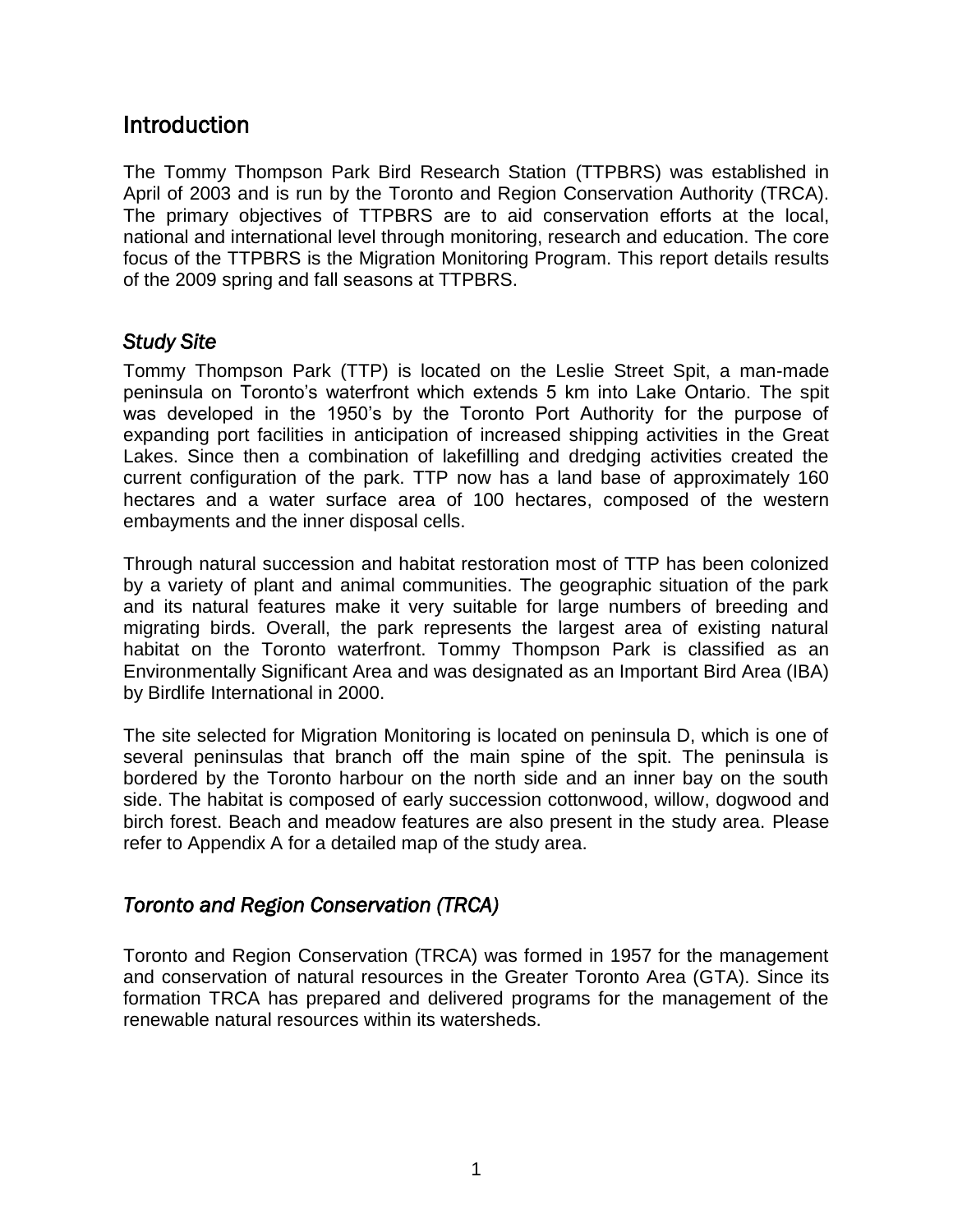## <span id="page-4-0"></span>Migration Monitoring Program

## <span id="page-4-1"></span>*Rationale*

Migration Monitoring is an effective method for monitoring populations of migratory birds through the standardized capture and counting of migrants. This protocol is particularly useful for monitoring species which breed and winter in areas too remote and inaccessible to survey.

There are 25 Migration Monitoring stations throughout Canada which are coordinated by the Canadian Migration Monitoring Network (CMMN). The data collected by member stations can be analyzed to detect population trends at the local, regional and national scales.

#### <span id="page-4-2"></span>*Methods*

Migration Monitoring operates on a daily basis from April 1 - June 9 and August 5- November 12. The protocol employs fixed effort census and point count surveys as well as a fully standardized capture regimen. The protocol for data collection at TTPBRS is detailed in the TTPBRS Migration Monitoring Protocol.

## <span id="page-4-3"></span>Spring 2009 Migration Summary

Spring migration monitoring commenced on April 2 and ran until June  $9<sup>th</sup>$  for a total of 68 days of coverage. 164 species were detected within the study area. Diversity peaked on May 24 with 71 species detected, compared to a low of 17 species on April 3rd.

| <b>Unit</b>                   | 2009  | 2008  | 2007  | 2006  | 2005  | 2004  |
|-------------------------------|-------|-------|-------|-------|-------|-------|
| Days with coverage            | 68    | 68    | 67    | 64    | 67    | 69    |
| <b>Total Species Detected</b> | 164   | 188   | 178   | 179   | 173   | 161   |
| <b>Birds Banded</b>           | 1,530 | 1,893 | 2,638 | 2,570 | 2,547 | 2,519 |
| <b>Birds Recaptured</b>       | 271   | 361   | 369   | 470   | 468   | 604   |
| <b>Captured Unbanded</b>      | 34    | 35    | 107   | 54    | 78    | 236   |
| <b>Total Captures</b>         | 1,835 | 2,289 | 3,114 | 3,094 | 3,093 | 3,359 |
| <b>Net Hours</b>              | 3,321 | 4,790 | 4,595 | 4,687 | 5,492 | 5,317 |
| New birds banded/net hour     | .46   | .39   | .57   | .54   | .46   | .47   |

#### <span id="page-4-4"></span>**Table 1. Spring Coverage and Results**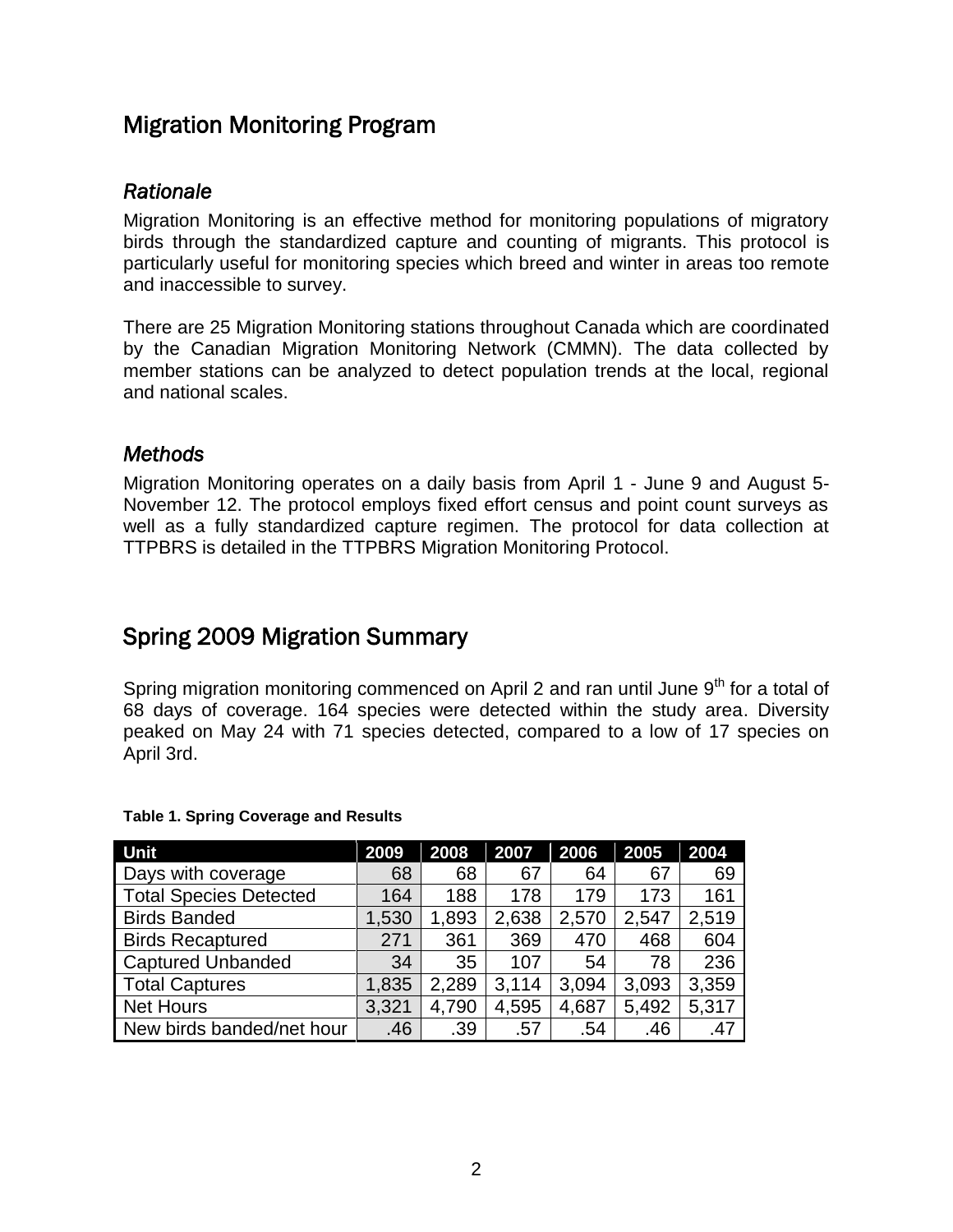## <span id="page-5-0"></span>*Banding*

81 species were banded during spring 2009. A total of 1,530 birds were banded in 3,321 net hours for an average capture rate of 0.46 birds per net hour. The highest banding total was on April 27 when 106 birds were banded. The highest capture rate was on May 18<sup>th</sup>, with a rate of 1.62 birds per net hour. The least productive day was April 14 with a total of 4 birds banded and 0.076 birds per net hour.

| <b>Species</b> | <b>Total</b>   | <b>Species</b>    | <b>Total</b>   | <b>Species</b> | <b>Total</b>   |
|----------------|----------------|-------------------|----------------|----------------|----------------|
| <b>AMGO</b>    | 39             | 14<br><b>EAKI</b> |                | <b>PUFI</b>    | 2              |
| AMRE           | 31             | <b>EAPH</b>       | 10             | <b>RBGR</b>    | 5              |
| <b>AMRO</b>    | 23             | <b>EAWP</b>       | $\overline{2}$ | <b>RBNU</b>    | $\mathbf{1}$   |
| <b>ATSP</b>    | 5              | <b>FISP</b>       | 7              | <b>RCKI</b>    | 45             |
| <b>BAOR</b>    | 5              | <b>FOSP</b>       | 6              | <b>REVI</b>    | 18             |
| <b>BAWW</b>    | 5              | <b>GCFL</b>       | 1              | <b>RUBL</b>    | 2              |
| <b>BBWA</b>    | $\overline{2}$ | <b>GCKI</b>       | 51             | <b>RWBL</b>    | 70             |
| <b>BCCH</b>    | 3              | <b>GCTH</b>       | 25             | <b>SAVS</b>    | 2              |
| <b>BGGN</b>    | $\mathbf 1$    | <b>GRCA</b>       | 50             | SCJU           | 42             |
| <b>BHCO</b>    | 14             | <b>HETH</b>       | 60             | <b>SOSP</b>    | 40             |
| <b>BHVI</b>    | $\mathbf 1$    | <b>HOWR</b>       | 4              | <b>SWSP</b>    | 28             |
| <b>BLBW</b>    | 8              | <b>INBU</b>       | 3              | <b>SWTH</b>    | 91             |
| <b>BLJA</b>    | 1              | <b>LEFL</b>       | 14             | <b>TEWA</b>    | 3              |
| <b>BLPW</b>    | 35             | <b>LEOW</b>       | 1              | <b>TRES</b>    | $\overline{2}$ |
| <b>BRCR</b>    | 15             | <b>LISP</b>       | 19             | <b>TRFL</b>    | 34             |
| <b>BRTH</b>    | 11             | <b>MAWA</b>       | 50             | <b>VEER</b>    | 11             |
| <b>BTBW</b>    | 8              | <b>MODO</b>       | $\mathbf{1}$   | <b>WAVI</b>    | 5              |
| <b>BTNW</b>    | 10             | <b>MOWA</b>       | 12             | <b>WCSP</b>    | 14             |
| <b>BWWA</b>    | 1              | <b>MYWA</b>       | 117            | <b>WEWA</b>    | $\mathbf{1}$   |
| CAWA           | 11             | <b>NAWA</b>       | 22             | <b>WIWA</b>    | 35             |
| CEDW           | 6              | <b>NOCA</b>       | 1              | <b>WIWR</b>    | 4              |
| <b>CHSP</b>    | 5              | <b>NOPA</b>       | 3              | <b>WOTH</b>    | 1              |
| <b>CMWA</b>    | 1              | <b>NOWA</b>       | 9              | <b>WPWA</b>    | 22             |
| <b>COGR</b>    | 4              | <b>NRWS</b>       | 1              | <b>WTSP</b>    | 189            |
| COYE           | 39             | <b>OCWA</b>       | $\mathbf{1}$   | <b>YBFL</b>    | 16             |
| <b>CSWA</b>    | 9              | <b>OVEN</b>       | 9              | <b>YBSA</b>    | 5              |
| <b>DOWO</b>    | 1              | <b>PHVI</b>       | 3              | <b>YWAR</b>    | 52             |
|                |                |                   |                | <b>Total</b>   | 1,530          |
|                |                |                   |                | <b>Species</b> | 81             |

#### <span id="page-5-1"></span>**Table 2. Spring Banding Totals**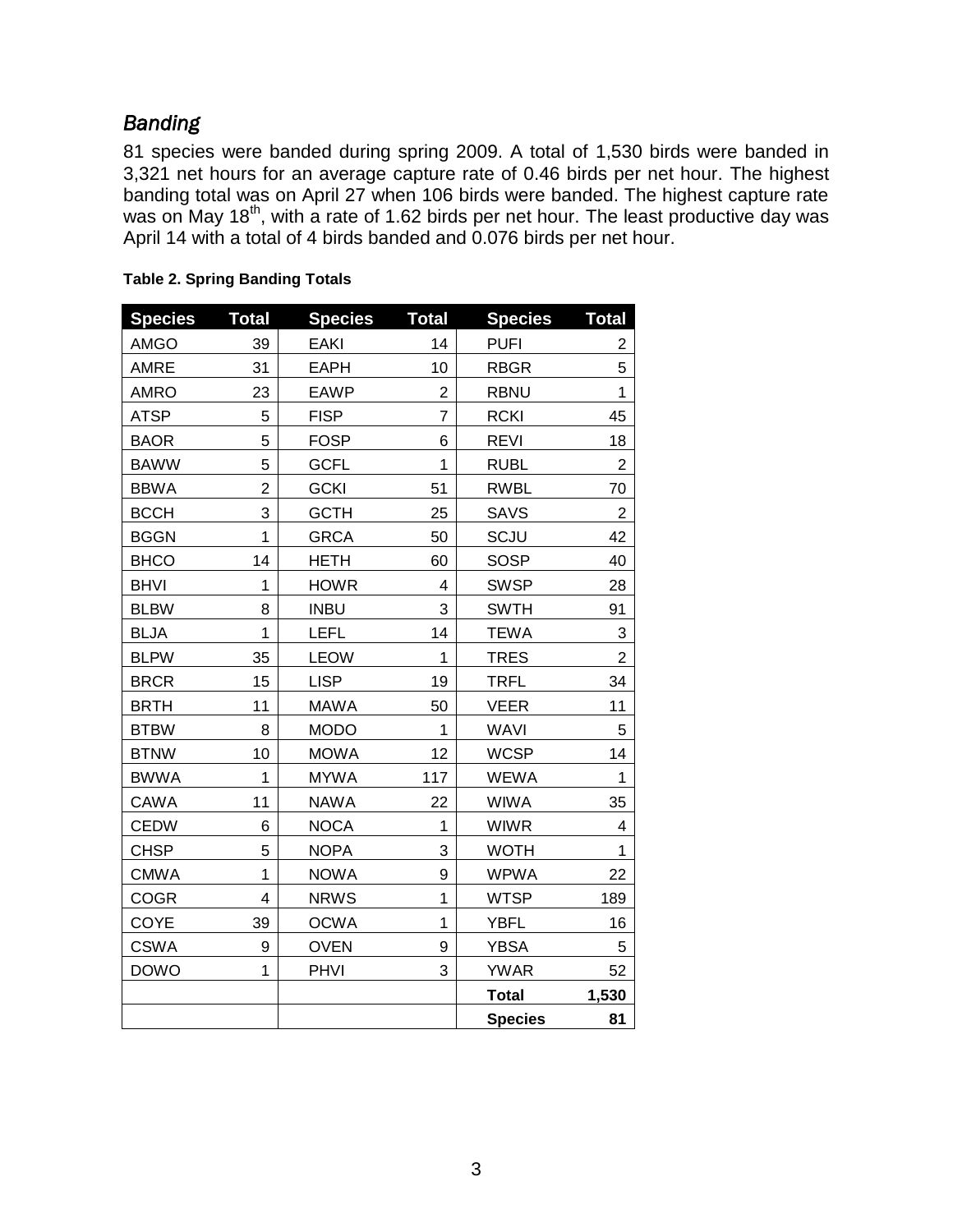## <span id="page-6-0"></span>*Recaptures*

During spring 2009 there were 271 recaptures, consisting of 184 individuals and 87 multiple encounters (birds recaptured more than once). 138 individuals were repeats (banded at TTPBRS the same season) and 46 were returns (banded at TTPBRS a previous season). All of the returning birds were species that breed at TTPBRS. Please refer to Appendix B for detailed recapture totals for spring 2009.

## <span id="page-6-1"></span>*Highlights*



Worm-eating Warbler **Long-eared Owl** 

Long-eared Owl: 2 individuals observed on April 4<sup>th</sup> and one banded on April 9<sup>th</sup> American Coot: One individual observed on a daily basis from April 19<sup>th</sup> – 29<sup>th</sup> **Rusty Blackbird: Banded on April 25<sup>th</sup>** Worm-eating Warbler: Banded on April 25<sup>th</sup> – first record for TTP **Northern Rough-winged Swallow: banded on May 31st Blue-winged Warbler**: female banded on June 3rd **Acadian Flycatcher:** observed on June 9<sup>th</sup>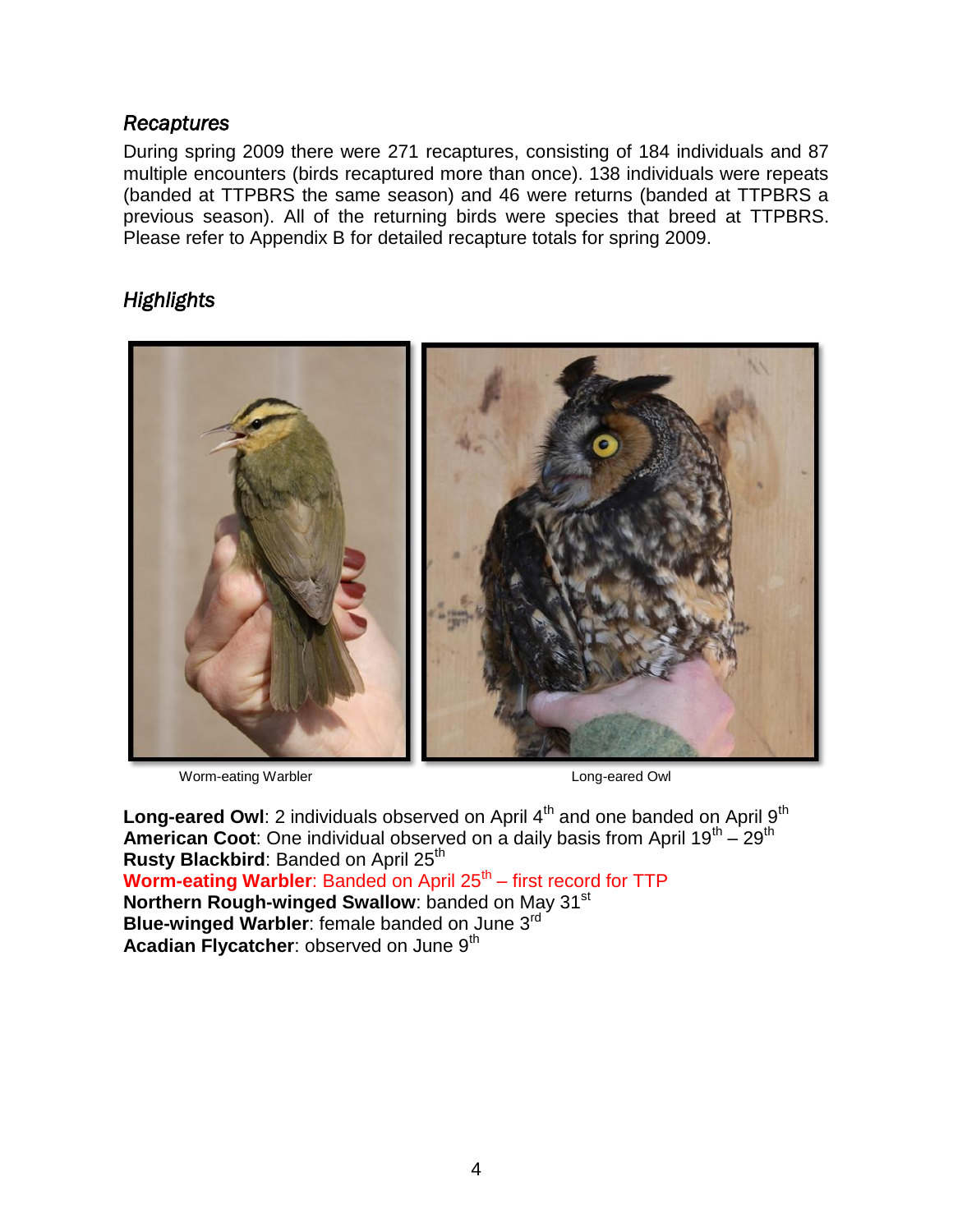#### <span id="page-7-0"></span>*Personnel*

Spring 2009 was Brett Tryon's first season as the Coordinator of TTPBRS. After years of banding and monitoring birds throughout Canada and the US she quickly eased into the role. Special thanks go to volunteers Andrew Jano, Don Johnston and Ian Sturdee for familiarizing her with the protocol and making her feel at home.

25 volunteers contributed 1,534 hours in spring 2009. 13 of these were returning to TTPBRS from previous years, and 12 were new volunteers. Several volunteers dedicated additional time to assist with data entry and fundraising. Thank you to all of our committed volunteers who make this program possible!

#### <span id="page-7-1"></span>**Table 3. Spring Volunteer Hours**

| <b>Name</b>            | <b>Hours</b> |
|------------------------|--------------|
| Andrew Jano            | 179.3        |
| Don Johnston           | 174.2        |
| lan Sturdee            | 133.5        |
| Priscilla Lai          | 114.0        |
| Heidi Brown            | 113.3        |
| Glenn Reed             | 95.0         |
| Juan Zuloaga           | 81.9         |
| Josh Shook             | 68.3         |
| Theresa McKenzie       | 62.2         |
| Maya Ricker-Wilson     | 61.7         |
| <b>Bronwyn Dalziel</b> | 54.7         |
| <b>Mark Field</b>      | 51.2         |
| Andrea Geboers         | 47.4         |
| Zak Smith              | 47.4         |
| <b>Larry Menard</b>    | 46.9         |
| Tom Flinn              | 39.0         |
| Sachiko Schott         | 28.2         |
| Marc Dupuis-Desormeaux | 27.2         |
| <b>Theresa Carlin</b>  | 25.7         |
| Jan McDonald           | 25.6         |
| <b>Attila Fust</b>     | 19.2         |
| Diane Doiron           | 12.3         |
| Clarissa Jewell        | 11.3         |
| Kristen Field          | 7.0          |
| Stephanie Hung         | 7.0          |
| <b>Total</b>           | 1,533.5      |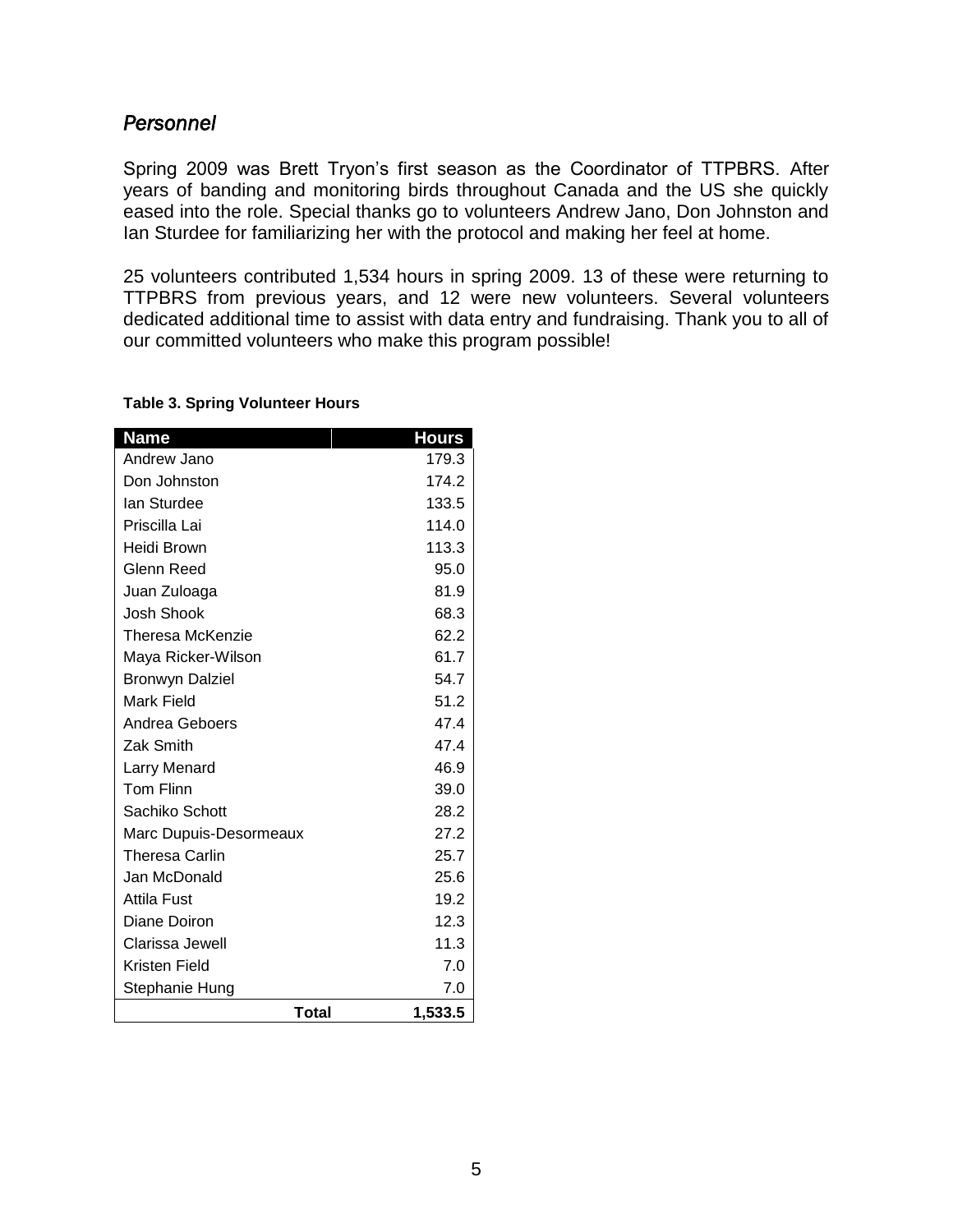## <span id="page-8-0"></span>Fall 2009 Migration Summary

Fall migration monitoring began on August 5 and continued until November 12 with a total of 96 days of coverage. 158 species were detected within the study area. (Due to there being no full-time bander in fall, 2008, there was no banding, except during one brief test period.)

| Unit                          | 2009  |   | 2008 2007 2006 |       | 2005 2004 |       | 2003  |
|-------------------------------|-------|---|----------------|-------|-----------|-------|-------|
| Days with coverage            | 96    |   | 96             | 87    | 91        | 95    | 84    |
| <b>Net Hours</b>              | 2,641 |   | 6,835          | 6,085 | 6,816     | 7,388 | 6,726 |
| <b>Total Species Detected</b> | 158   |   | 185            | 176   | 180       | 173   | 161   |
| <b>Birds Banded</b>           | 1,190 | 8 | 3,391          | 4,473 | 4,247     | 3,870 | 3,327 |
| <b>Birds Recaptured</b>       | 120   | 0 | 423            | 429   | 560       | 614   | 623   |
| <b>Captured Unbanded</b>      | 38    | 0 | 125            | 515   | 382       | 429   | 152   |
| <b>Total Captures</b>         | 1,348 | 8 | 3,939          | 5,419 | 5,189     | 4,913 | 4,102 |
| Birds banded/net hour         | 0.45  |   | 0.50           | 0.74  | 0.62      | 0.52  | 0.49  |
| Birds captured/net hour       | 0.51  |   | 0.58           | 0.89  | 0.76      | 0.66  | 0.61  |

#### <span id="page-8-2"></span>**Table 4. Fall Coverage and Results**

## <span id="page-8-1"></span>*Banding*

#### <span id="page-8-3"></span>**Table 5. Fall Banding Totals**

| <b>Species</b> | <b>Total</b>   | <b>Species</b> | <b>Total</b>   | <b>Species</b> | <b>Total</b>   |
|----------------|----------------|----------------|----------------|----------------|----------------|
| AMGO           | 3              | EAPH           | 14             | <b>RBGR</b>    | 1              |
| <b>AMRE</b>    | 5              | <b>EAWP</b>    | 3              | <b>RBNU</b>    | $\overline{2}$ |
| AMRO           | 12             | <b>EUST</b>    | 39             | <b>RCKI</b>    | 145            |
| <b>ATSP</b>    | 6              | <b>FOSP</b>    | $\overline{2}$ | <b>REVI</b>    | 11             |
| <b>BAOR</b>    | 14             | <b>GCKI</b>    | 248            | SCJU           | 29             |
| <b>BAWW</b>    | 1              | <b>GCTH</b>    | 13             | <b>SOSP</b>    | 29             |
| <b>BCCH</b>    | 33             | <b>GRCA</b>    | 16             | <b>SWSP</b>    | 6              |
| <b>BHCO</b>    | 1              | <b>HAWO</b>    | $\overline{2}$ | <b>SWTH</b>    | 30             |
| <b>BHVI</b>    | 6              | <b>HETH</b>    | 43             | <b>TEWA</b>    | $\overline{2}$ |
| <b>BLJA</b>    | 9              | <b>LEFL</b>    | $\overline{2}$ | <b>TRFL</b>    | 17             |
| <b>BLPW</b>    | 10             | <b>LISP</b>    | 5              | <b>VEER</b>    | $\mathbf{1}$   |
| <b>BRCR</b>    | 29             | <b>MAWA</b>    | 13             | <b>WAVI</b>    | 12             |
| <b>BTBW</b>    | 26             | <b>MOWA</b>    | $\overline{2}$ | <b>WCSP</b>    | 3              |
| <b>BTNW</b>    | 9              | <b>MYWA</b>    | 49             | <b>WIWA</b>    | 4              |
| CAWA           | 4              | <b>NAWA</b>    | 37             | <b>WIWR</b>    | $\overline{7}$ |
| <b>CEDW</b>    | 46             | <b>NOCA</b>    | 6              | <b>WPWA</b>    | $\overline{4}$ |
| <b>CMWA</b>    | 1              | <b>NOPA</b>    | 8              | <b>WTSP</b>    | 68             |
| COYE           | $\overline{7}$ | <b>NOWA</b>    | 6              | YBFL           | 1              |
| <b>CSWA</b>    | $\overline{2}$ | <b>OCWA</b>    | 9              | <b>YBSA</b>    | $\overline{7}$ |
| <b>DOWO</b>    | 8              | <b>OVEN</b>    | 4              | <b>YSFL</b>    | $\overline{2}$ |
| <b>EAKI</b>    | 10             | <b>PHVI</b>    | 5              | <b>YWAR</b>    | 40             |
|                |                |                |                | <b>Total</b>   | 1,189          |
|                |                |                |                | <b>Species</b> | 63             |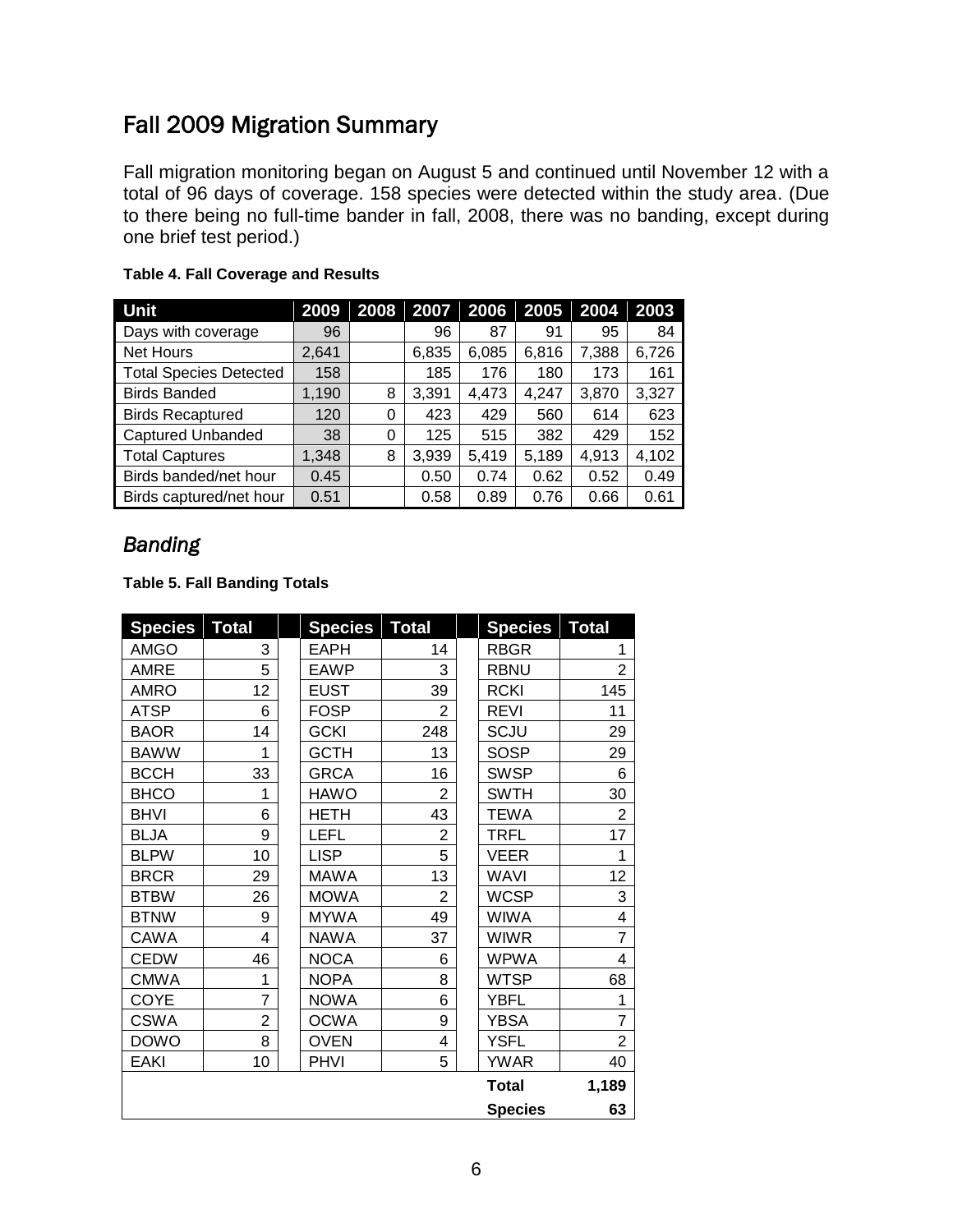63 species were banded during fall 2009. 1,190 birds were banded in 2,641 net hours for a capture rate of 0.45 birds per net hour. October 13 had the highest capture rate, with 5 birds per net hour. This was not necessarily the busiest day however, as only 19 birds were banded in 3.8 net hours. The most productive day overall was September 24 with 110 birds banded in 47 net hours (2.3 birds per net hour). The least productive days were August 30 and November 11 when we didn't band a single bird.

#### <span id="page-9-0"></span>*Recaptures*

There were 120 recaptures in fall 2009, which is the lowest number ever recorded in a fall season at TTPBRS. Of 120 recaptures, 2 were "return" individuals banded in a previous season at TTPBRS and 76 were "repeats", birds banded during fall 2009 at TTPBRS. 37 records were multiple captures of the same individuals. The most commonly recaptured birds were Black-capped Chickadees, Golden-crowned Kinglet, Ruby-crowned Kinglet, Song Sparrow and Yellow Warbler. Refer to Appendix C for a detailed table of recaptures.

#### <span id="page-9-1"></span>*Highlights*

**Broad-winged Hawk**: recorded on census Sept 12 **Bald Eagle**: observed on census Oct 14 **Cackling Goose**: observed November 1 **Glaucous Gull**: observed Oct 27 **Long-eared Owl**: observed Nov 1,2 **Rusty Blackbird**: observed October 12, November 1 **Virginia Rail**: observed September 17 **Whip-poor-will**: observed Observed October 11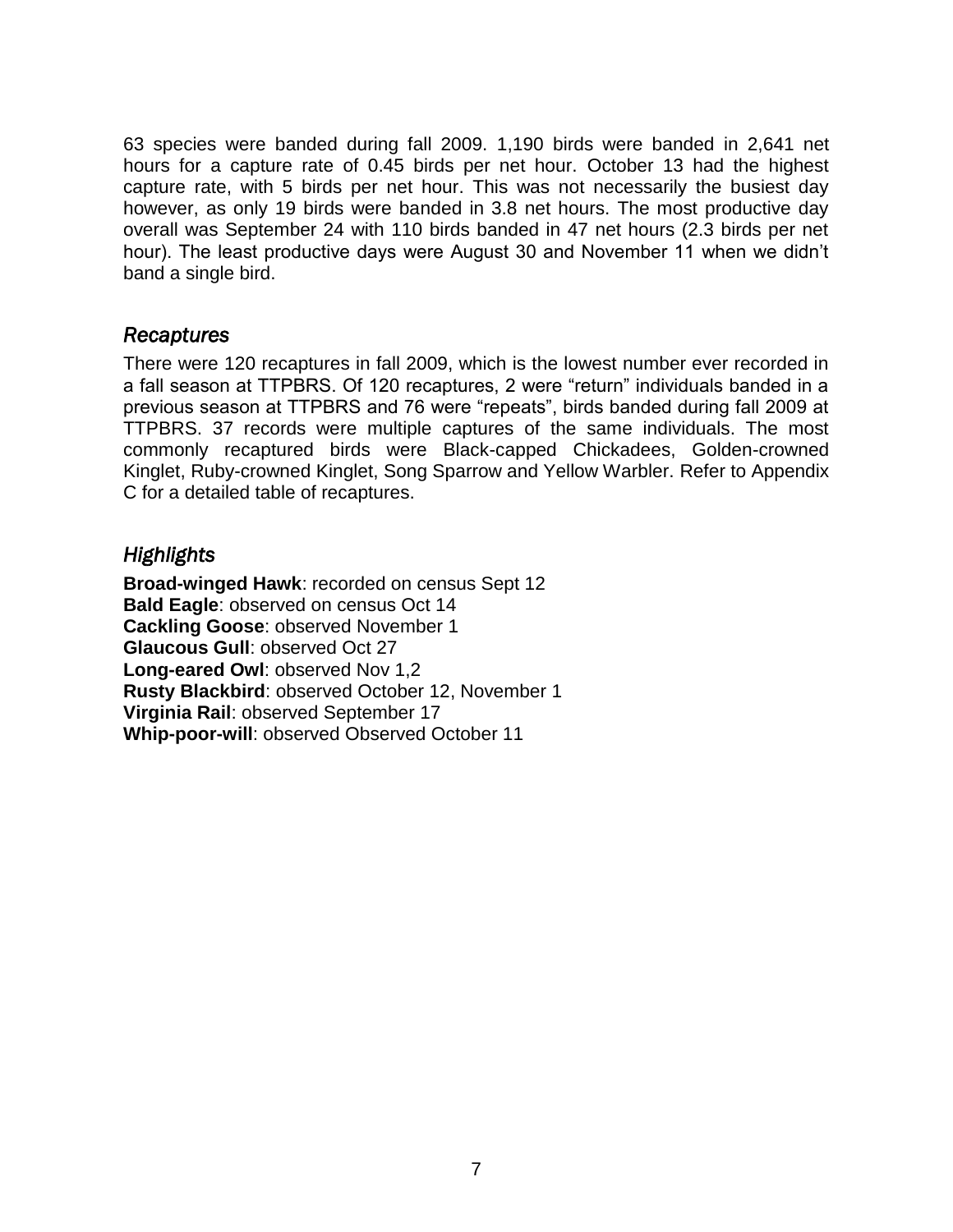## *Personnel*

23 volunteers contributed at least 1668.3 hours during fall 2009. Zoe Southcott joined us for the first time, and every other volunteer was returning from the previous season.

#### **Table 6. Fall Volunteer Hours**

| <b>Volunteer</b>             | <b>Hours</b> |
|------------------------------|--------------|
| <b>Bronwyn Dalziel</b>       | 249.9        |
| Don Johnston                 | 174.5        |
| lan Sturdee                  | 168.1        |
| Theresa McKenzie             | 150.8        |
| Joanna Jack                  | 145.5        |
| Maya Ricker-Wilson           | 104.6        |
| Andrew Jano                  | 100.6        |
| <b>Mark Field</b>            | 98.6         |
| Larry Menard                 | 78.3         |
| <b>Josh Shook</b>            | 51.8         |
| Tom Flinn                    | 45.8         |
| Jan McDonald                 | 45.0         |
| Zak Smith                    | 44.7         |
| <b>Bert Vanderzon</b>        | 39.1         |
| Marc Dupuis-Desormeaux       | 34.3         |
| Heidi Brown                  | 32.9         |
| Glenn Reed                   | 21.6         |
| Priscilla Lai                | 21.4         |
| Juan Zuloaga                 | 19.7         |
| Stephanie Hung               | 13.8         |
| <b>Attila Fust</b>           | 13.0         |
| Zoe Southcott                | 7.3          |
| Andrea Geboers               | 7.0          |
| <b>Total Volunteer Hours</b> | 1,668.3      |

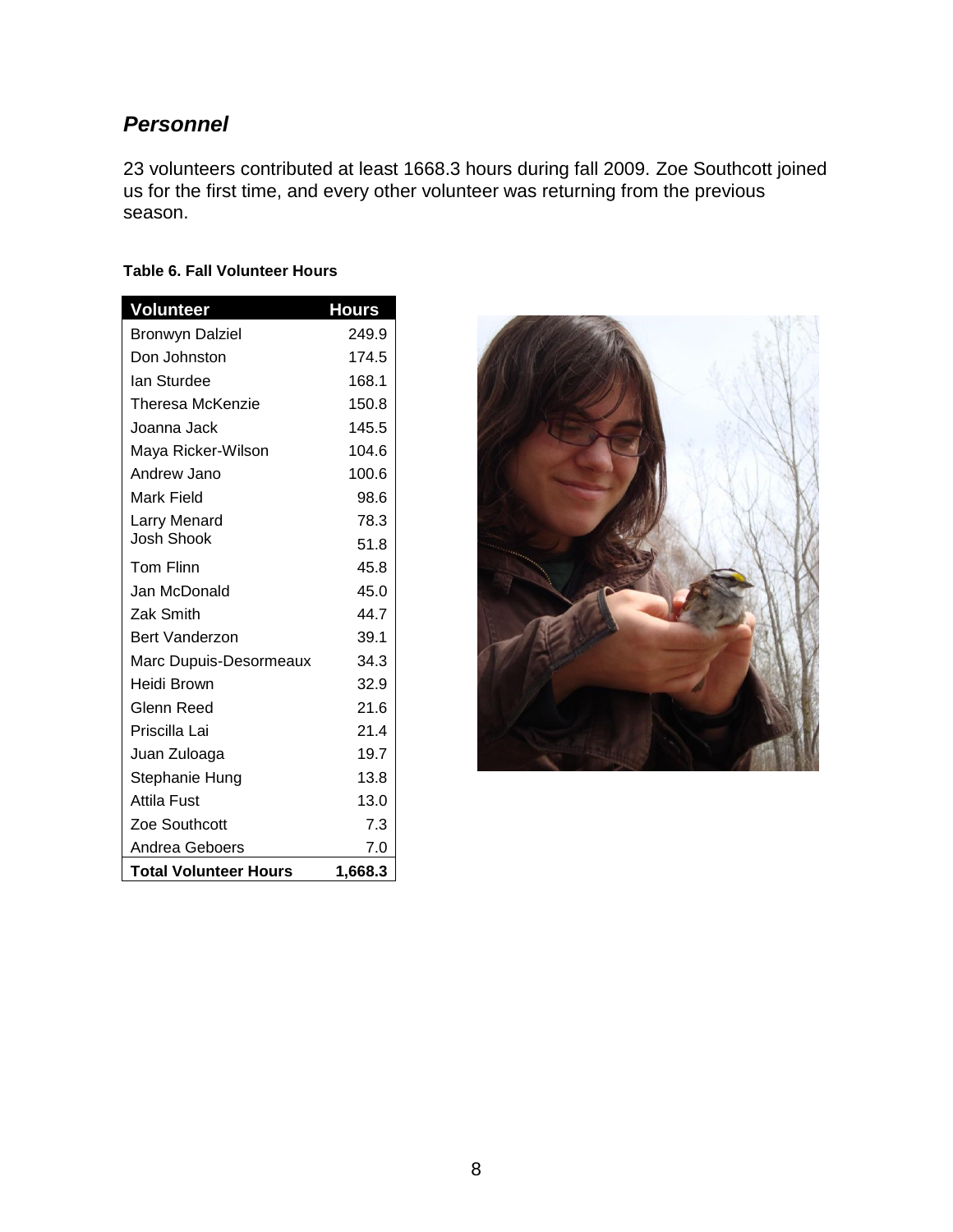## <span id="page-11-0"></span>Education and Outreach

TTPBRS continues to engage the community through educational programming. Banding demonstrations and interpretive talks were given to 1000 people at TTPBRS in 2009. This figure includes park visitors, students and special groups.



In 2009, staff and volunteers reached out to the community by presenting talks at various conferences. Karen McDonald gave a presentation at the Royal Ontario Museum highlighting the TRCA's role in bird conservation.

TTPBRS hosted a workshop in the fall for volunteers of the Fatal Light Awareness Program (FLAP). Volunteers learned how to safely handle live songbirds, which will assist

them in their efforts to save birds that have collided with buildings in the city.

#### <span id="page-11-1"></span>*Volunteer Training*

Providing educational opportunities for those interested in bird research is a critical role for the research station, as venues for hands-on learning are hard to find. Many of our trainees have gone on to bright futures in the environmental field through experience at TTPBRS.

## <span id="page-11-2"></span>*Winged Migration*



Winged Migration combines an in-class lesson in bird biology with a field trip to Tommy Thompson Park, where children experience the life of birds firsthand. During spring 2009 we offered the Winged Migration program to 5 classes, impacting 146 children. The highlight of the trip is a visit to the Tommy Thompson Park Bird Research Station where they get to see a bird banding demonstration and learn about migration monitoring.

## <span id="page-11-3"></span>*Media*

TTPBRS was well featured in local, national and international media in 2009, which significantly increased our outreach to the public. We were featured in the Toronto Star, the National Post, Reuters, Fairchild Television and Breakfast Television.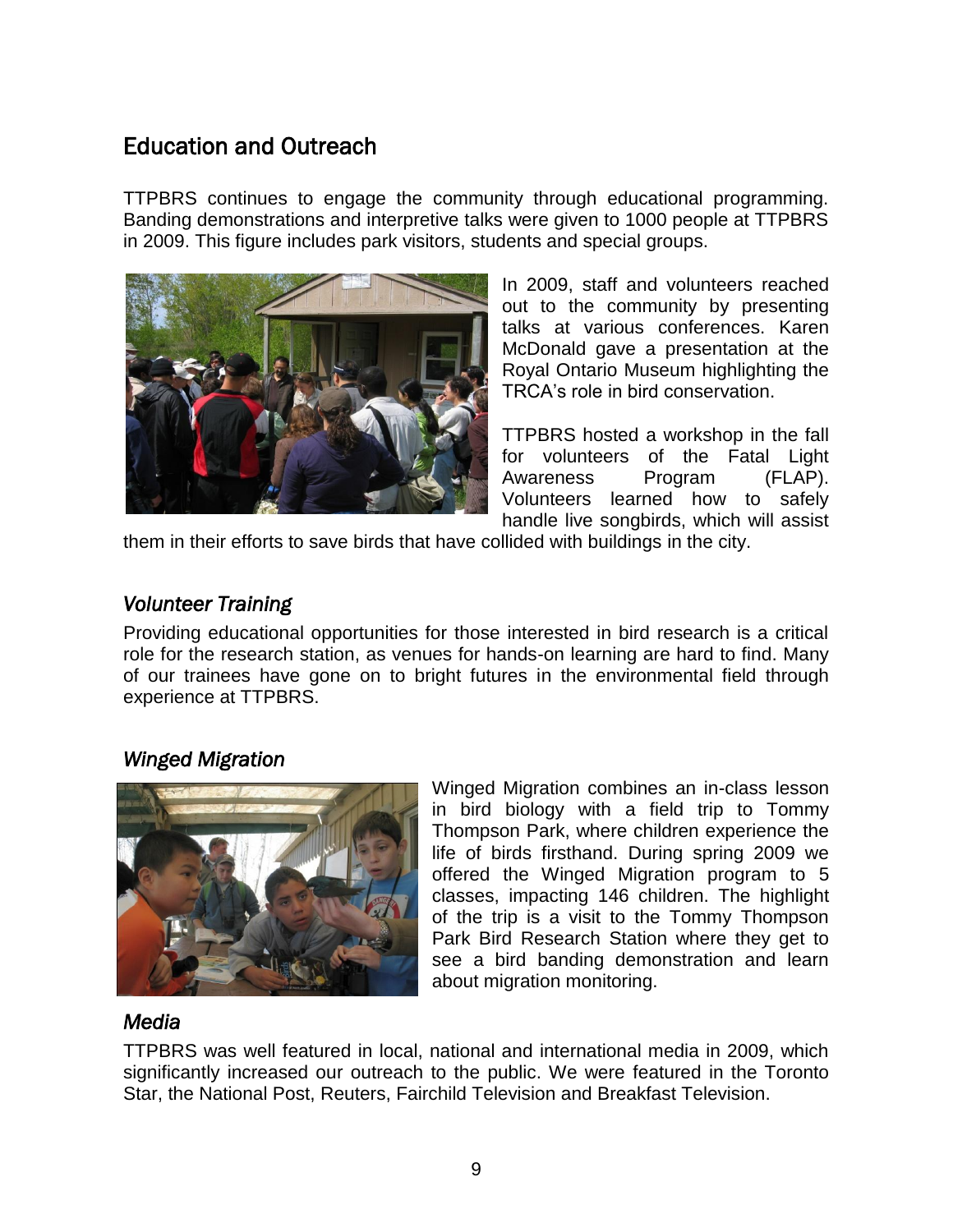## <span id="page-12-0"></span>*2009 Baillie Birdathon*

During May 2009 TTPBRS participated in the annual Baillie Birdathon, a fundraiser organized by Bird Studies Canada. Participants go birding any day in May during a 24 hour period and try to find as many bird species as they can. Birdathoners find pledges at a flat rate or for each species they see. 90% of the money raised is donated to TTPBRS, and the rest goes to Bird Studies Canada to fund bird conservation projects.

| <b>Name</b>                | <b>Amount Raised</b> |
|----------------------------|----------------------|
|                            |                      |
| Marc Dupuis-Desormeaux     | \$1,500.00           |
| David Love                 | \$3,739.00           |
| Yvonne Pigott              | \$35.00              |
| Josh Shook                 | \$554.00             |
| lan C. Sturdee             | \$715.00             |
| <b>Brett Tryon</b>         | \$790.00             |
| <b>TTPBRS Guest Birder</b> | \$186.00             |
|                            |                      |
| <b>TOTAL</b>               | \$7.519.00           |

## <span id="page-12-1"></span>Acknowledgements

TRCA would like to thank all the volunteers who made 2009 Migration Monitoring possible:

Andrea Geboers, Andrew Jano, Attila Fust, Bert Vanderzon, Bronwyn Dalziel, Clarissa Jewell, Diane Doiron, Don Johnston, Glenn Reed, Heidi Brown, Ian Sturdee, Jan McDonald, Joanna Jack, Josh Shook, Juan Zuloaga, Kristen Field, Larry Menard, Marc Dupuis Desormeaux, Mark Field, Maya Ricker-Wilson, Priscilla Lai, Sachiko Schott, Stephanie Hung, Theresa Carlin, Theresa McKenzie, Tom Flinn, Zak Smith, Zoe Southcott

## <span id="page-12-2"></span>References

Derbyshire, D.G. April, 2004. *Operations Manual for Tommy Thompson Park Bird Research Station.* Unpublished.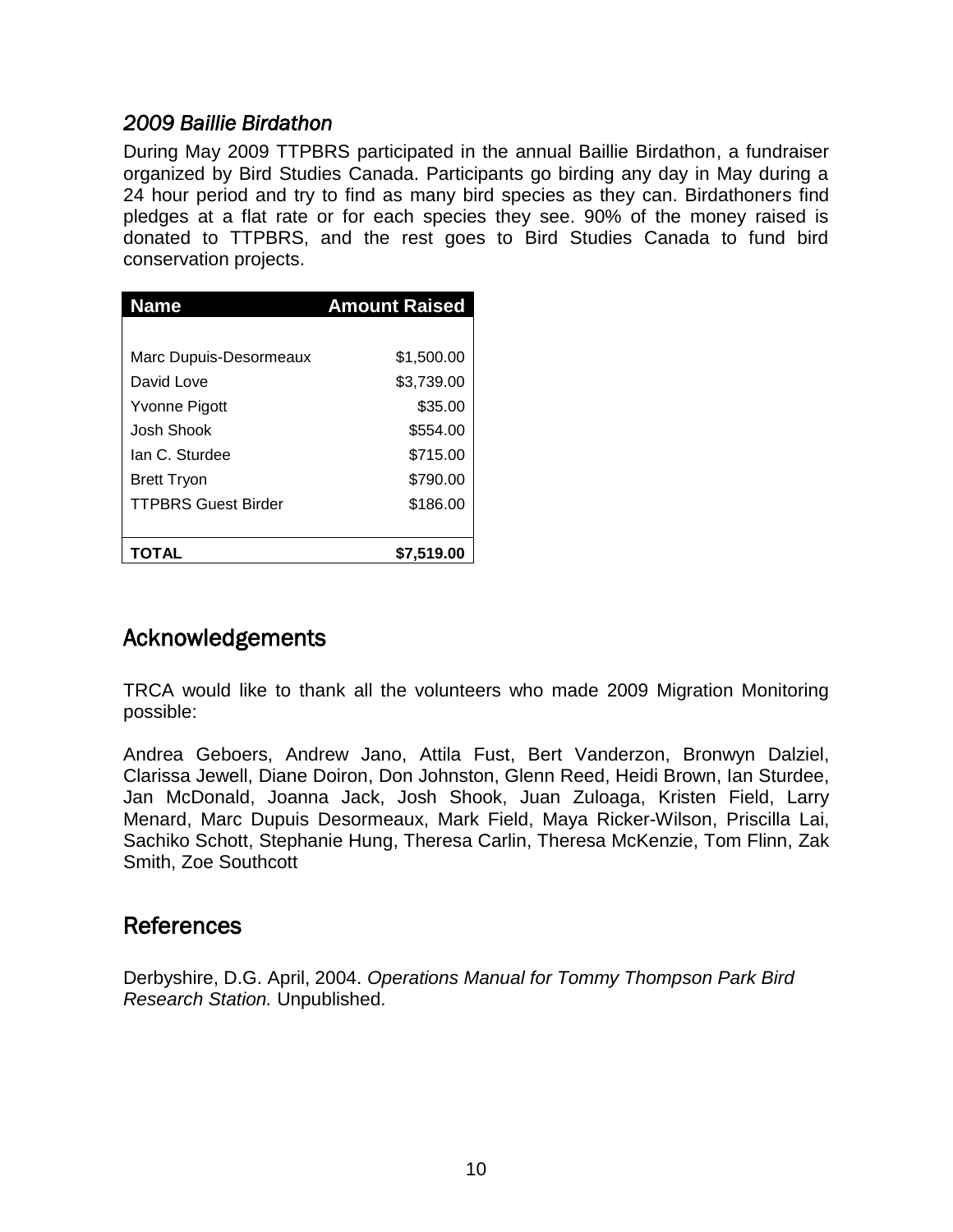## <span id="page-13-0"></span>Appendices

## **Appendix A. Count Area Map**

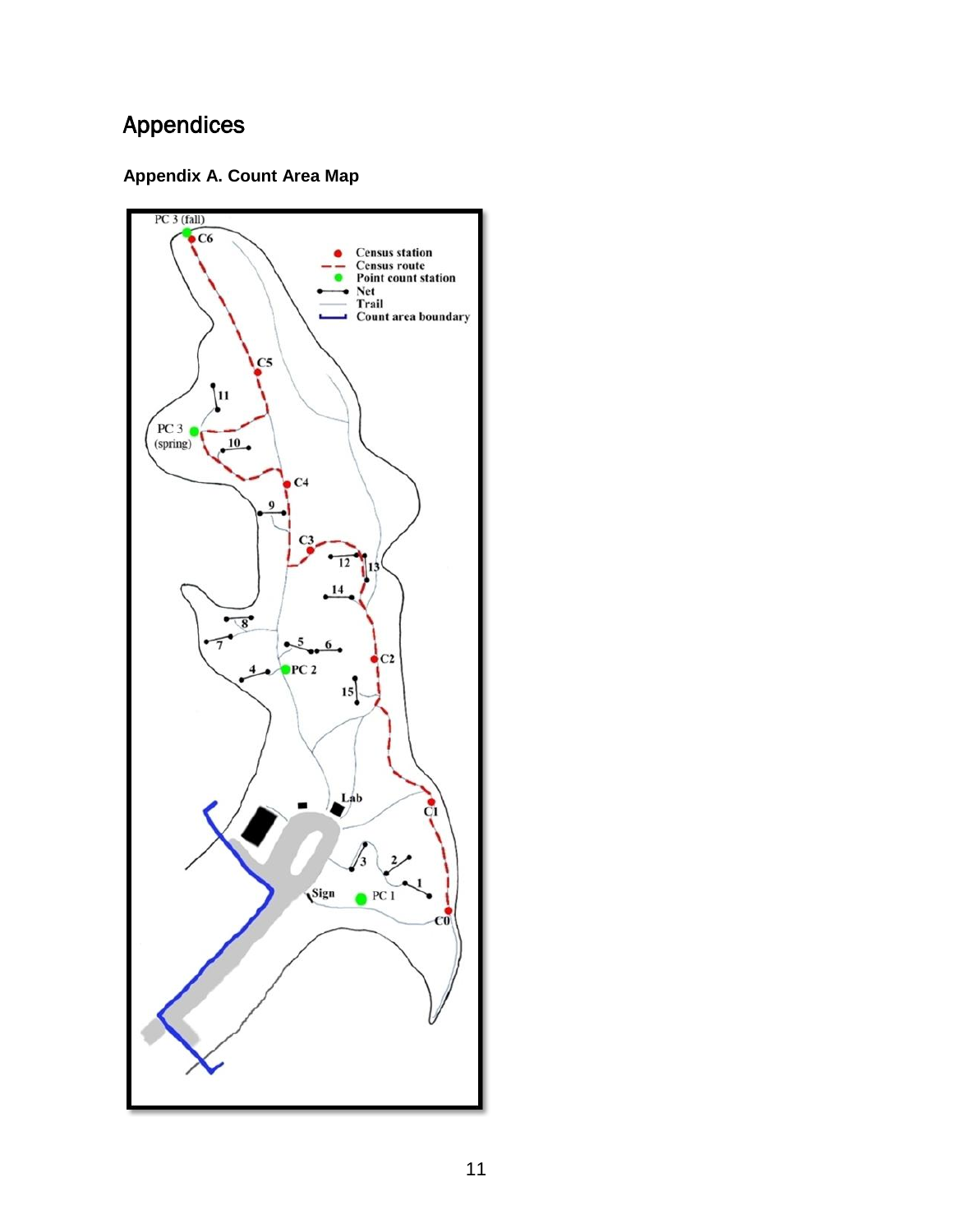## **Appendix B. Spring 2009 Recaptures**

| <b>Species</b> | <b>Repeat</b><br><b>Individuals</b> | <b>Repeat</b><br><b>Multiples</b> | <b>Return</b><br><b>Individuals</b> | <b>Return</b><br><b>Multiples</b> | <b>Foreign</b> | <b>Grand</b><br><b>Total</b> |
|----------------|-------------------------------------|-----------------------------------|-------------------------------------|-----------------------------------|----------------|------------------------------|
| <b>AMGO</b>    | 4                                   | 5                                 | $\overline{2}$                      |                                   |                | 11                           |
| <b>AMRO</b>    | 3                                   |                                   | 3                                   | 7                                 |                | 13                           |
| <b>ATSP</b>    | 3                                   | 1                                 | 1                                   | $\overline{c}$                    |                | 7                            |
| <b>BAOR</b>    | 3                                   | $\overline{c}$                    | 4                                   | 3                                 |                | 12                           |
| <b>BCCH</b>    | 3                                   | $\overline{2}$                    | 3                                   | 6                                 |                | 14                           |
| <b>BHCO</b>    | $\overline{\mathbf{4}}$             | 3                                 | $\overline{2}$                      | 1                                 |                | 10                           |
| <b>BLBW</b>    | 1                                   |                                   |                                     |                                   |                | $\mathbf 1$                  |
| <b>BLPW</b>    | 3                                   |                                   |                                     |                                   |                | $\mathbf{3}$                 |
| <b>BRTH</b>    |                                     |                                   | 1                                   |                                   |                | 1                            |
| <b>BTBW</b>    | 1                                   |                                   |                                     |                                   |                | $\mathbf 1$                  |
| <b>CAWA</b>    | 1                                   |                                   |                                     |                                   |                | $\mathbf 1$                  |
| <b>CEDW</b>    | 1                                   |                                   |                                     |                                   |                | 1                            |
| COYE           | 7                                   | 3                                 |                                     |                                   |                | 10                           |
| <b>CSWA</b>    | 1                                   |                                   |                                     |                                   |                | $\mathbf 1$                  |
| <b>EAKI</b>    | 1                                   |                                   | 1                                   |                                   |                | $\overline{2}$               |
| <b>EAPH</b>    | 1                                   | 1                                 |                                     |                                   |                | $\overline{2}$               |
| <b>FOSP</b>    | 1                                   |                                   |                                     |                                   |                | $\mathbf{1}$                 |
| <b>GCKI</b>    | 10                                  | $\overline{c}$                    |                                     |                                   |                | 12                           |
| <b>GRCA</b>    | 3                                   | $\overline{2}$                    | 5                                   | 3                                 |                | 13                           |
| <b>HETH</b>    | 3                                   |                                   |                                     |                                   |                | 3                            |
| <b>MAWA</b>    | 1                                   |                                   |                                     |                                   |                | 1                            |
| <b>MYWA</b>    | 5                                   |                                   |                                     |                                   |                | 5                            |
| <b>NAWA</b>    | $\overline{2}$                      |                                   |                                     |                                   |                | $\overline{2}$               |
| <b>NOWA</b>    | $\overline{2}$                      | 5                                 |                                     |                                   |                | $\overline{7}$               |
| <b>OVEN</b>    | 1                                   |                                   |                                     |                                   |                | 1                            |
| <b>PUFI</b>    | $\mathbf 1$                         |                                   |                                     |                                   |                | 1                            |
| <b>RBGR</b>    | 1                                   |                                   |                                     |                                   |                | 1                            |
| <b>RCKI</b>    | 5                                   |                                   |                                     |                                   |                | 5                            |
| <b>RWBL</b>    | $\overline{7}$                      |                                   | 5                                   |                                   |                | 12                           |
| SCJU           | $\overline{c}$                      |                                   |                                     |                                   |                | $\overline{2}$               |
| SOSP           | 9                                   | 13                                | 4                                   | $\overline{c}$                    |                | 28                           |
| <b>SWSP</b>    | 5                                   |                                   |                                     |                                   |                | $\sqrt{5}$                   |
| <b>SWTH</b>    | $\overline{7}$                      | 3                                 |                                     |                                   |                | 10                           |
| <b>TRFL</b>    | 1                                   |                                   |                                     |                                   |                | $\mathbf{1}$                 |
| <b>VEER</b>    | $\mathbf 1$                         |                                   |                                     |                                   |                | $\mathbf 1$                  |
| <b>WAVI</b>    | $\mathbf 1$                         |                                   | $\,6\,$                             |                                   |                | $\overline{7}$               |
| <b>WCSP</b>    | $\mathbf 1$                         |                                   |                                     |                                   |                | $\mathbf 1$                  |
| <b>WIWA</b>    | 6                                   | $\mathbf{1}$                      |                                     |                                   |                | $\overline{7}$               |
| <b>WPWA</b>    | 4                                   |                                   |                                     |                                   |                | $\overline{\mathbf{4}}$      |
| <b>WTSP</b>    | $\bf 8$                             | 3                                 |                                     |                                   |                | 11                           |
| <b>YWAR</b>    | 14                                  | $\boldsymbol{9}$                  | 9                                   | 8                                 |                | 40                           |
| <b>TOTAL</b>   | 138                                 | 55                                | 46                                  | 32                                | $\pmb{0}$      | 271                          |